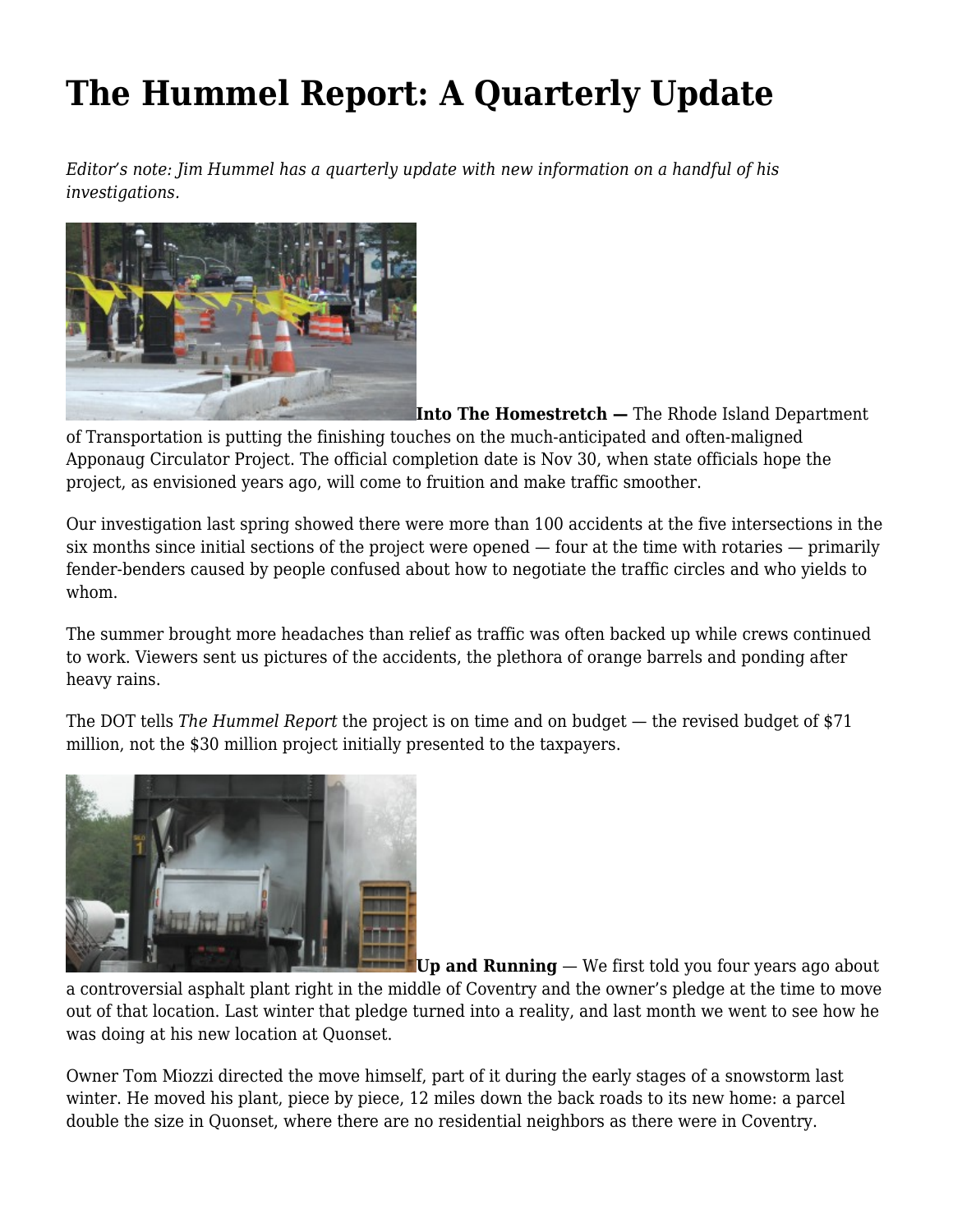Miozzi tells us he is doing 11% more business than he did this time last year and expects to produce more than 140 tons of asphalt by the end of the season later this year, a record for his company.

Because there are no time restrictions on hours of operations, he says his trucks have been able to leave at 5am rather than 7am, opening up new business opportunities in neighboring Connecticut and Massachusetts.



**On The Beaten Path** — Last year we reported on a plan aimed at making it easier to get to the Seekonk River on the East Side of Providence. Part of those plans included a bike path. And in August, they completed it.

It is officially called Segment 1A of the Blackstone Valley Bikeway, but the locals will likely call it the Gano Street section of a path that will eventually stretch north to the Massachusetts state line Woonsocket and south to Bristol. The ¼-mile path starts at the base of the Gano Street exit off Route 195 and runs along the Seekonk River to Pitman Street, with the easiest access at the Trenton Street boat ramp. The \$2.5 million project was 100% federally funded. The DOT completed the project in 12 months, on time and on budget.



**Not In Our Backyard —** Opponents of a proposed Amtrak rail line that would run through some prime sections of Charlestown got good news in July when the feds announced they had a change of heart and were not going to build the bypass after all.

The proposed bypass was part of a long-range plan by Amtrak to try and shorten the train route that runs The Northeast Corridor from Washington, DC to Boston. The proposal called for a jog north of Old Saybrook and East Lyme that eventually would chew through farm and conservation land like this in Charlestown.

Local leaders in both Connecticut and Rhode Island mounted strong opposition, arguing that the bypass wouldn't save any time. The Federal Rail Administration made no comment, simply releasing a revised plan in July without the proposed bypass included.